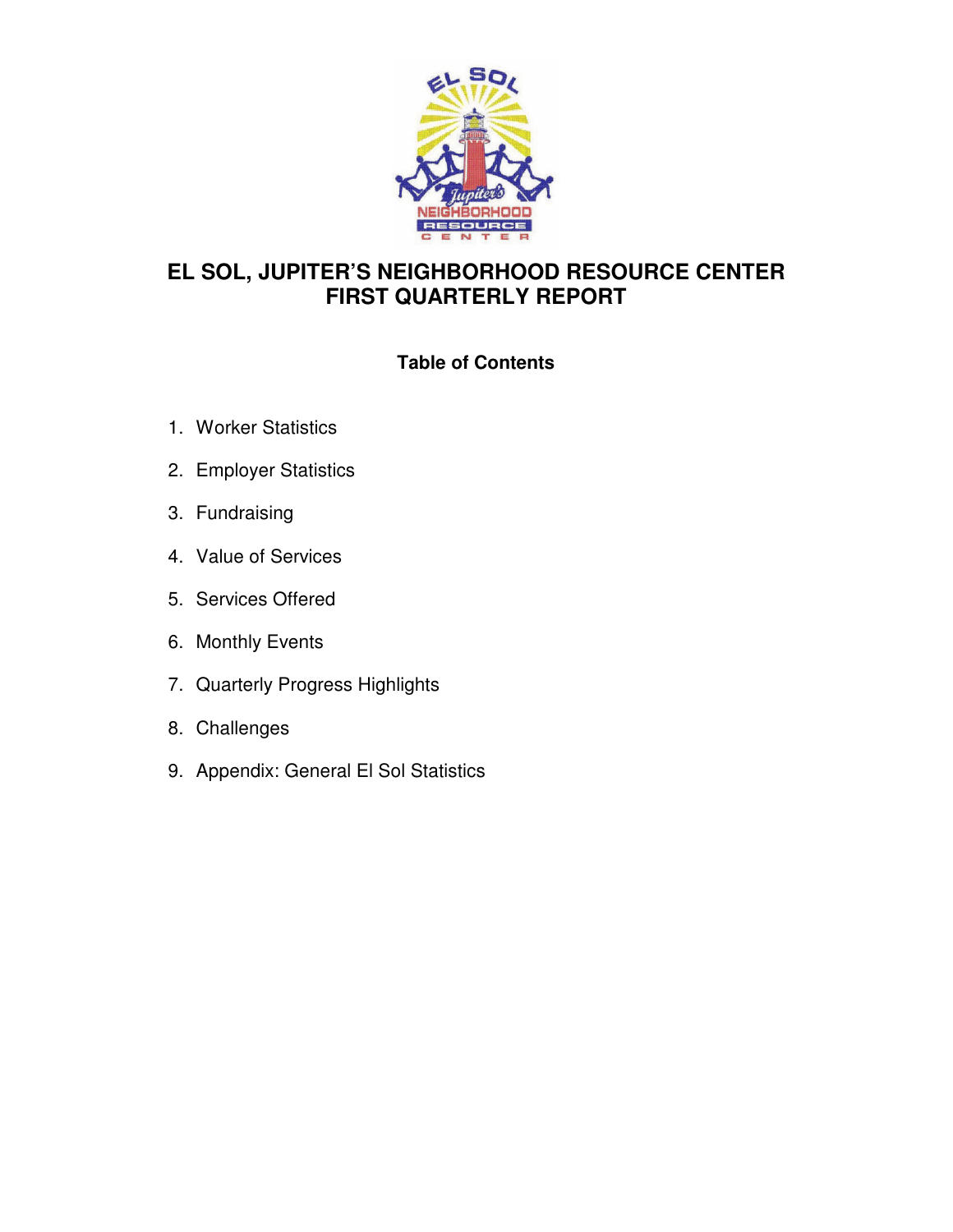El Sol, Jupiter's Neighborhood Resource Center (JNRC) as part of its lease with the Town of Jupiter is pleased to submit its quarterly report for the months of January, February, and March 2008.

### **1. Worker Statistics:**

#### **a. Number of Workers Registered:**

A total of 884 workers are registered with El Sol as of March 31<sup>st</sup>, 2008.

#### **b. Workers Attendance:**

During the first quarter of 2008 worker attendance at the center totaled thirteen thousand six hundred and fifty (13,650). On average, the center served 152 workers per day. The monthly breakdown is as follows;

| January:  | 5,239 workers served |
|-----------|----------------------|
| February: | 4,289 workers served |
| March:    | 4.122 workers served |

# **c. Workers Hired:**

A total of one thousand nine hundred and seventy seven workers (1,977) were placed in jobs during this quarter. During that period the Center operated with a 15% of worker placement. On average, 22 workers were hired per day. The monthly breakdown is as follows;

| January:  | 634 workers hired |
|-----------|-------------------|
| February: | 684 workers hired |
| March:    | 659 workers hired |

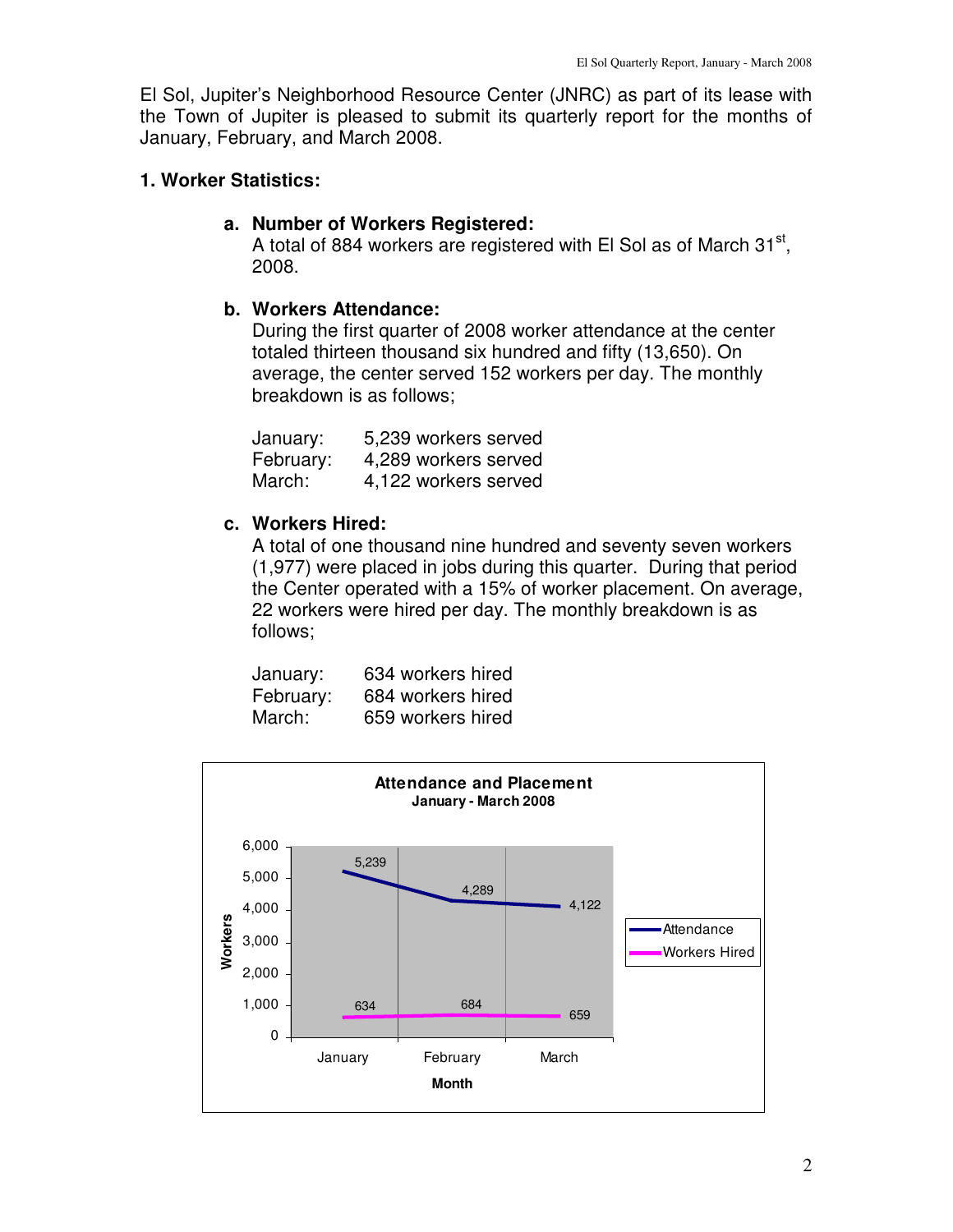### **2. Employer Statistics:**

### a. **Number of Employers Registered:**

A total of one thousand six hundred and ninety one (1,691) employers are registered with El Sol. In this quarter a total of 457 new employers registered to use our services. The monthly breakdown is as follows:

| January:  | 155 new employers |
|-----------|-------------------|
| February: | 165 new employers |
| March:    | 137 new employers |

# b. **Employers Attendance:**

The total number of employers/homeowners who came into the Center to hire workers for the period was one thousand two hundred and seventy seven (1,277), the monthly breakdown is as follows;

| January:  | 409 |                                       |
|-----------|-----|---------------------------------------|
| February: |     | 442 (8% increase from previous month) |
| March:    |     | 426 (4% decrease from previous month) |

# **c. Employers' Needs:**

The majority of the job requests and most common needs around the community were (in descending order): landscaping, housekeeping, moving, digging, painting and yard work.

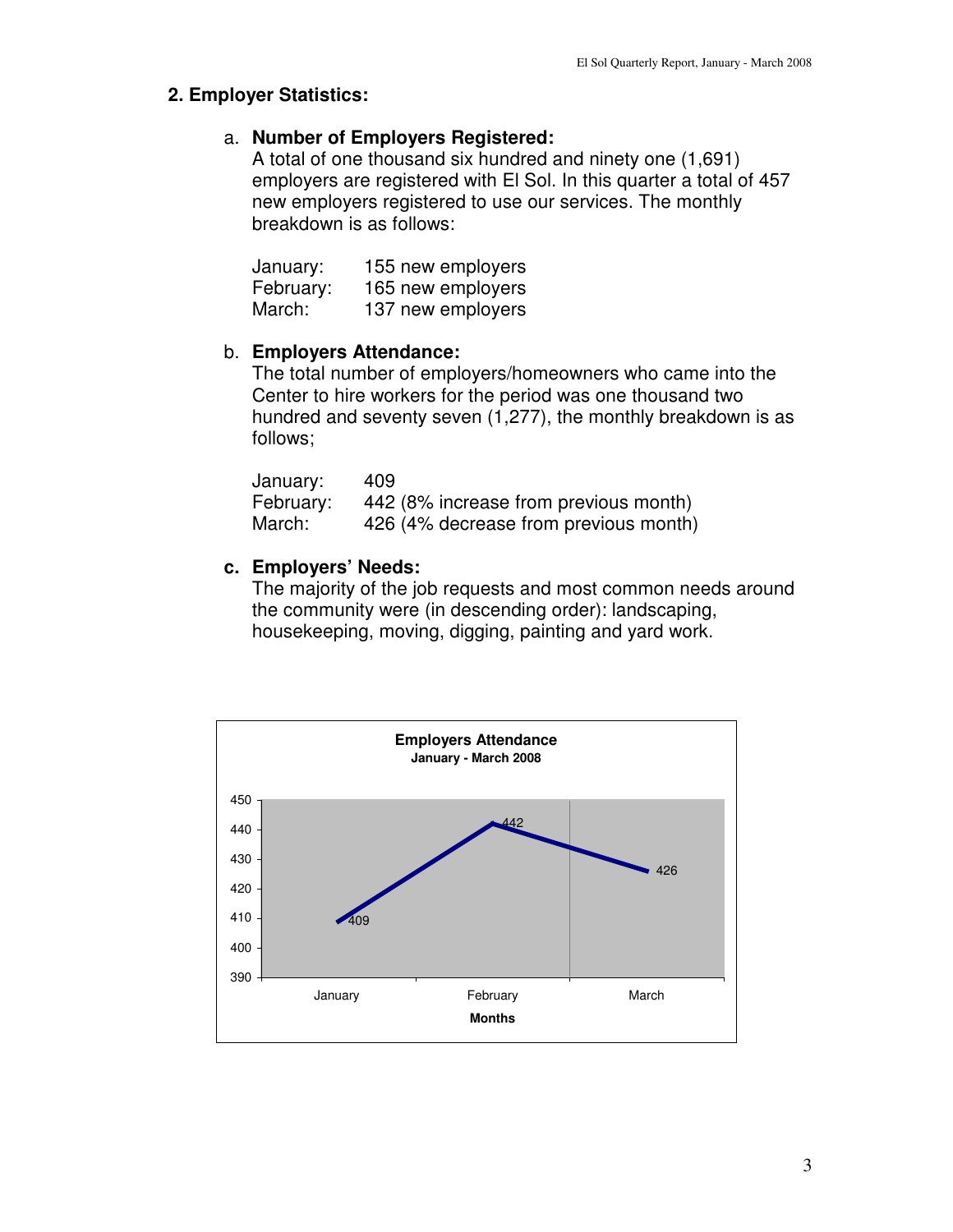### **3. Fundraising:**

#### Private Donations and Grants:

The total donations during the quarter was: \$16,318. Including the \$8,100 grant from The American Cancer Society and the \$2,500 grant from Christian on a Mission. The monthly breakdown is as follows:

| January:  | \$2,548 |
|-----------|---------|
| February: | \$9,450 |
| March:    | \$4,320 |

#### Lunch Collections and Raffles:

| January:  | \$606 |
|-----------|-------|
| February: | \$672 |
| March:    | \$692 |



# In Kind Donations:

Food; kitchen supplies; computers; blankets; refrigerator; decorations, band music, gifts and gift certificates for Spaghetti Dinner; drawer chest and book shelves; vacuum; televisions; bikes and bike helmets; Office supplies; computer software and a framed article about El Sol.

Pending Grants: JL Cares (unspecified amount) Staples Foundation for Learning (\$14,600) Southern Wines and Spirits (\$1,097)

Major fundraising focus for the second quarter of 2008 for El Sol is to solicit major financial institutions, especially Bank of America, Washington Mutual and Wachovia. Also, we will be re-approaching several foundations, including the Community Foundation and Quantum Foundation regarding possibilities. We will continue to strengthen our relationship with United Way. Finally we will begin planning a membership campaign to mail to community members, especially those who have already given to us in the past two years, for further support.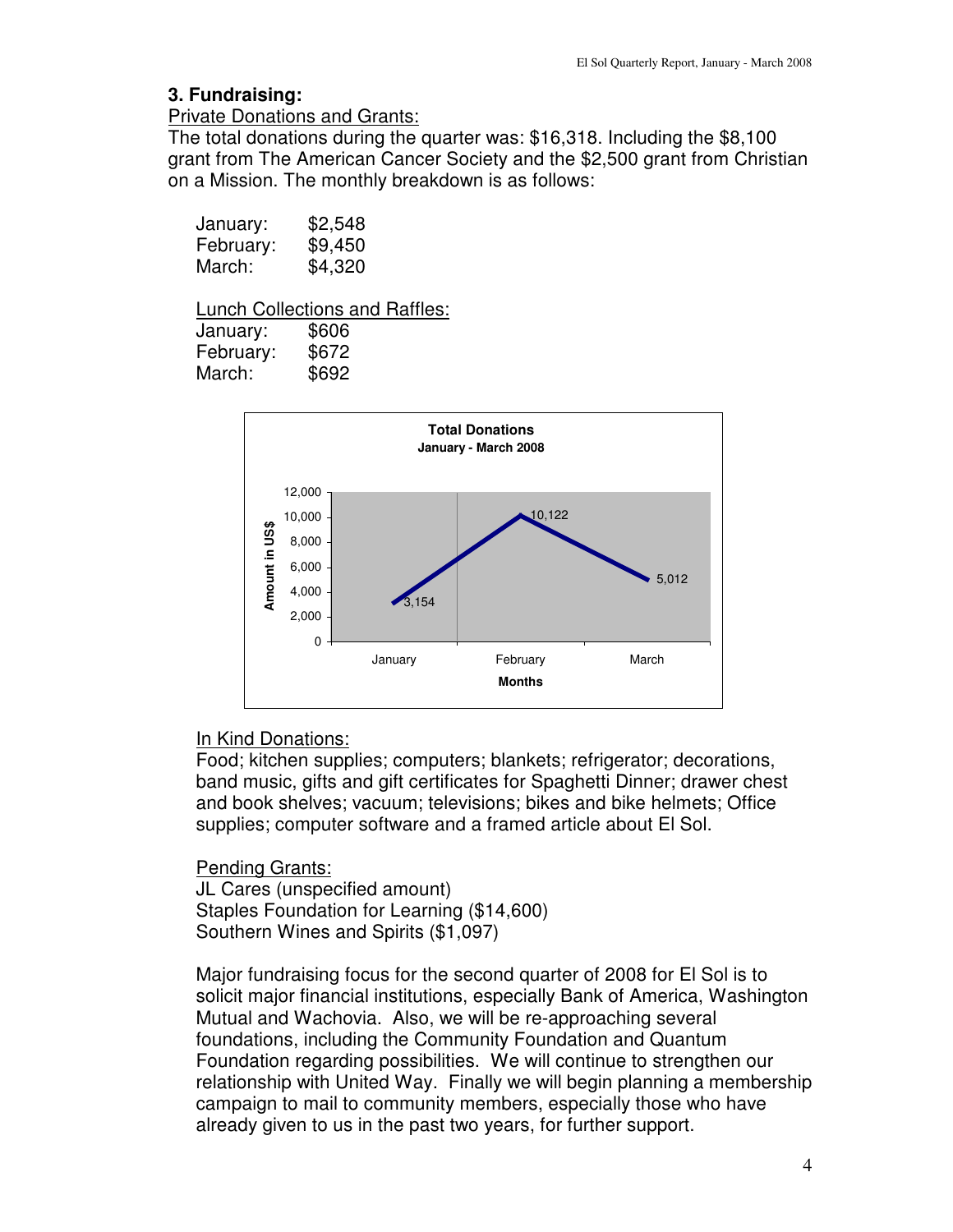# **4. Value of El Sol Services for this Quarter:**

El Sol provides a variety of services to the community. In this chart you can view the value of each service, and in the next section we have included the details of each program.

| <b>Total</b>            | \$194,367.00 |
|-------------------------|--------------|
| Legal Counsel           | \$36,000.00  |
| Nighttime ESL           | \$21,352.00  |
| <b>Literacy Classes</b> | \$288.00     |
| <b>Family Literacy</b>  | \$15,557.00  |
| Interns                 | \$7,236.00   |
| <b>Staff</b>            | \$19,022.00  |
| Children's Services     | \$18,232.00  |
| <b>Nolunteers</b>       | \$76,680.00  |



# **On Average, El Sol provides \$64,789 per month in services to the Jupiter Community.**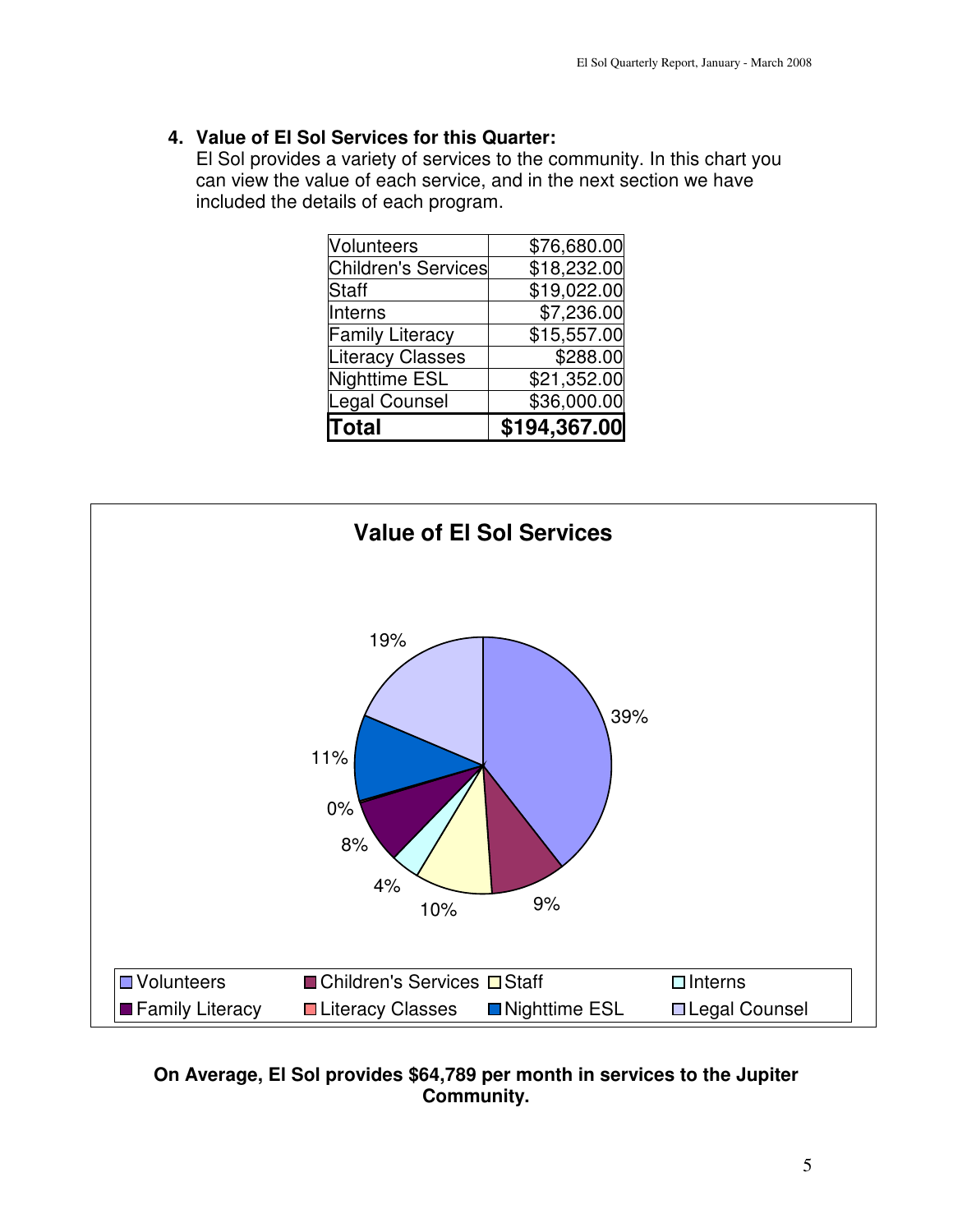# 5. **Services Offered:**

### a. **Breakfast/Lunch**:

Everyday El Sol provides coffee and pastries for breakfast, and a hot meal for lunch. This is possible with the help of our volunteers, and the donations from various local businesses and organizations including: Publix, Starbucks, St. Vincent De Paul, St. Peters Church, Panera Bread and more. In this quarter we served a total of 12,501 meals. The breakdown per month is as follows;

| January:  | 5,169 meals; 172 meals on average per day |
|-----------|-------------------------------------------|
| February: | 4,053 meals; 140 meals on average per day |
| March:    | 3,279 meals; 106 meals on average per day |

Total: 12,501 meals

### b. **Daytime ESL Classes:**

El Sol offers English as a Second Language (ESL) classes once every day and twice on Saturdays. The breakdown of participation per month is as follows;

| January:  | 432 students; 14 students on average per class |
|-----------|------------------------------------------------|
| February: | 338 students; 12 students on average per class |
| March:    | 235 students; 8 students on average per class  |

Total: 1,005 students

# c. **Nighttime ESL Program:**

El Sol has partnered with Palm Beach County's School District and Florida Atlantic University's Honors College to host a widely recognized ESL program. The semester lasted from January 17th to March 19<sup>th</sup>, and classes were offered Monday-Wednesday from 6:30PM to 9:30PM.

We had a total of 12 volunteers teaching each week, and they contributed a total of 648 hours valued at \$11,664. Additionally, the program covers a total of \$9,688 in form of salary pay for two teachers and the ESL coordinator. The total value is \$21,352.

The winter ESL night classes held their graduation ceremony on Friday, March 28<sup>th</sup>. 80 students were awarded diplomas for completing English class. 22 more were given certificates of attendance (they attended a majority of the classes, but were not able to complete the testing requirements needed for completion). Fifteen women attended and received certificates this past session. This is a positive sign and we would like to encourage more women in the community to attend.

The summer semester will be from April 21 $\mathrm{^{st}}$  until May 29 $\mathrm{^{th}}$ , 2008.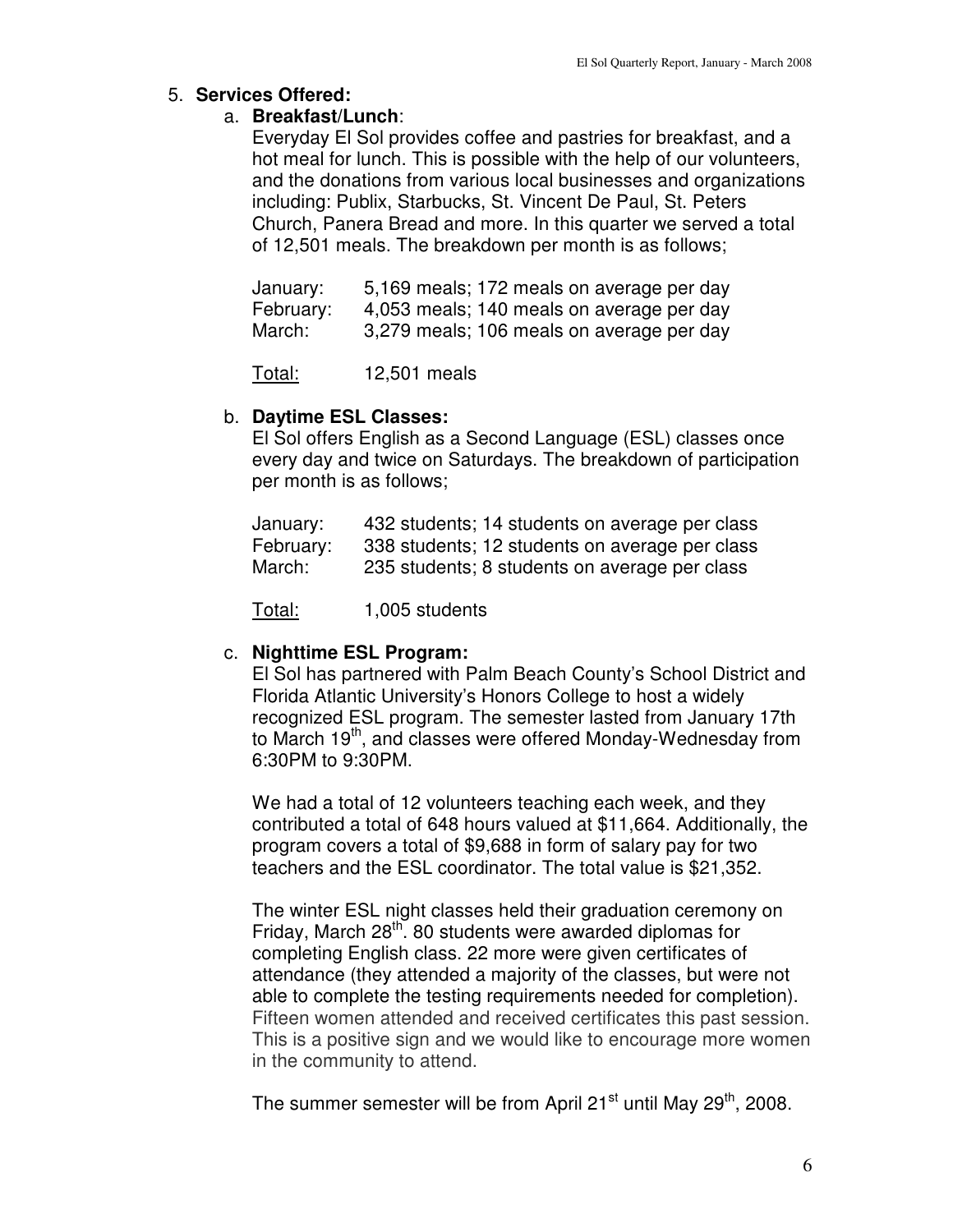#### d. **Socialization and Parenting Classes:**

El Sol has partnered with Palm Beach County's Children's Services Council to host daily parenting and socialization classes. The topics covered this quartered varied greatly. Here is a brief list of some of the topics that were taught in the classes:

- Active Parenting **-Healthy Nutrition**
- 
- Addiction, Drugs and Alcohol Child Development
- How to Manage my Budget Anger Management
- **-** Learning about the American Culture Self Esteem
	-
- **-** Family Disintegration  **Emergency Preparation**
- Family and Laws **Family** and Laws **Family** and Laws
- -

A total of 1,623 workers participated in these classes. The breakdown per month is as follows;

| January:  | 443 participants |
|-----------|------------------|
| February: | 606 participants |
| March:    | 574 participants |

Total: 1,623 participants

The program covers a total of \$18,232.50 in form of salary pay for two educators.

# e. **Family Literacy**:

El Sol is hosting The Palm Beach County School District's Family Literacy Program. This program is geared towards pre-school children and their parents and it helps families in the community improve their educational needs (ESL, Adult Basic Education, GED, parenting, early childhood education, and parent-child activities). The program runs from Mondays through Thursdays from 8:00 AM to 12:30 PM.

Currently, there are 13 families enrolled. There are 13 adults, 8 young children (4 and younger) and 13 school-aged children that are being impacted by this program. It serves a diverse population with immigrants from several different countries; such as, Russia, China, Colombia, Peru, Brazil, Venezuela, Mexico and Guatemala. To join in this program the participants must be a parent with children living and attending school in Palm Beach County.

Certified teachers run the program and its services are valued at \$15,157, which includes teacher salaries and supplies.

# f. **Legal Counsel:**

Jill Hanson from Hanson, Perry & Jensen, P.A., and Secretary of the Board of Directors of El Sol has seen approximately 15 people on a pro-bono basis in the time period. The most common issues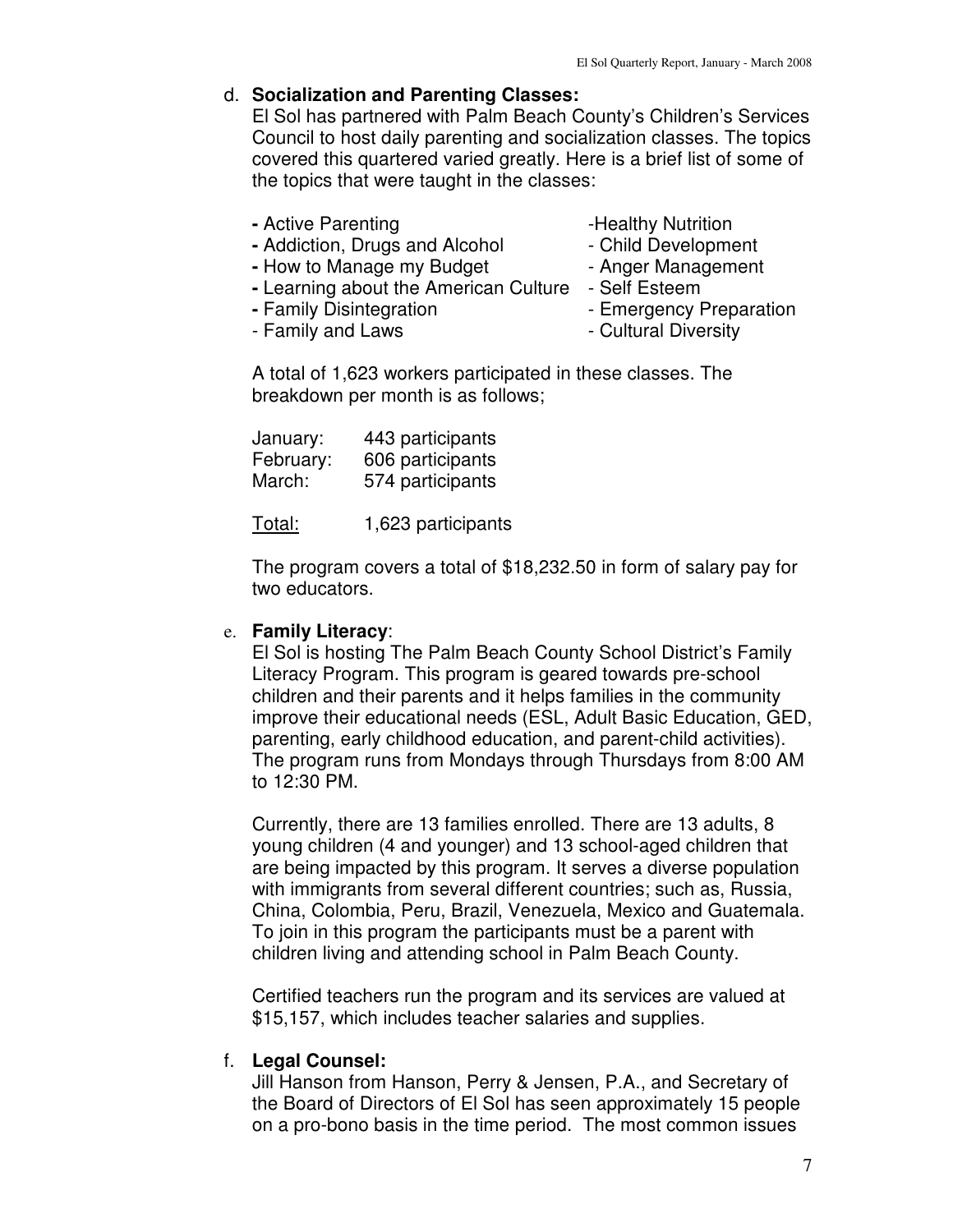among the clients were unpaid wage claims and immigration (which we do not handle, we refer out). She works for 15 hours a week with El Sol, at \$200 per hour. For this quarter, the value of the legal services provided at El Sol adds up to \$36,000.

Our Legal Counsel counts with qualified legal translators, and is interviewing potential interns for the summer. She is also meeting with local attorneys to try to establish a more formal legal aid system.

Jill Hanson and Andrea Ortega will be making a presentation to the Palm Beach County Immigrant Rights Coalition Wage Theft group about how El Sol handles unpaid wage claims, and discussing with the group setting up a county wide task force on wage theft.

#### g. **Personal Counsel:**

Sister Marta Tobón assists many El Sol workers with her guidance. She often gives family and personal counseling in the center. Additionally, she refers people to different organizations depending on their needs.

Beatriz Solis, an expert in social work, has helped victims of criminal and domestic abuse. She also helps people that need to file passport, social security, residency and other paperwork. She helps with immigration questions and provides financial assistance. This quarter she helped a total of 182 individuals. The monthly breakdown is as follows:

| January:  | 56 individuals |
|-----------|----------------|
| February: | 67 individuals |
| March:    | 59 individuals |

Total: 182 individuals

#### h. **Internships**:

El Sol had three interns from Florida Atlantic University's Honors College. The interns were responsible with various tasks ranging from collaborating with the  $8<sup>th</sup>$  annual Fiesta Maya, upgrading Corn Maya's website, helping El Sol with registration of workers, teaching English, translating, and helping with the center's administrative needs. They learned about the inner workings of non-profit organizations. Also, they learned about the transnational, political and economic realities of Jupiter. Together they all contributed with a total of 402 hours of work, which is valued at \$18 per hour, or \$7,236 total.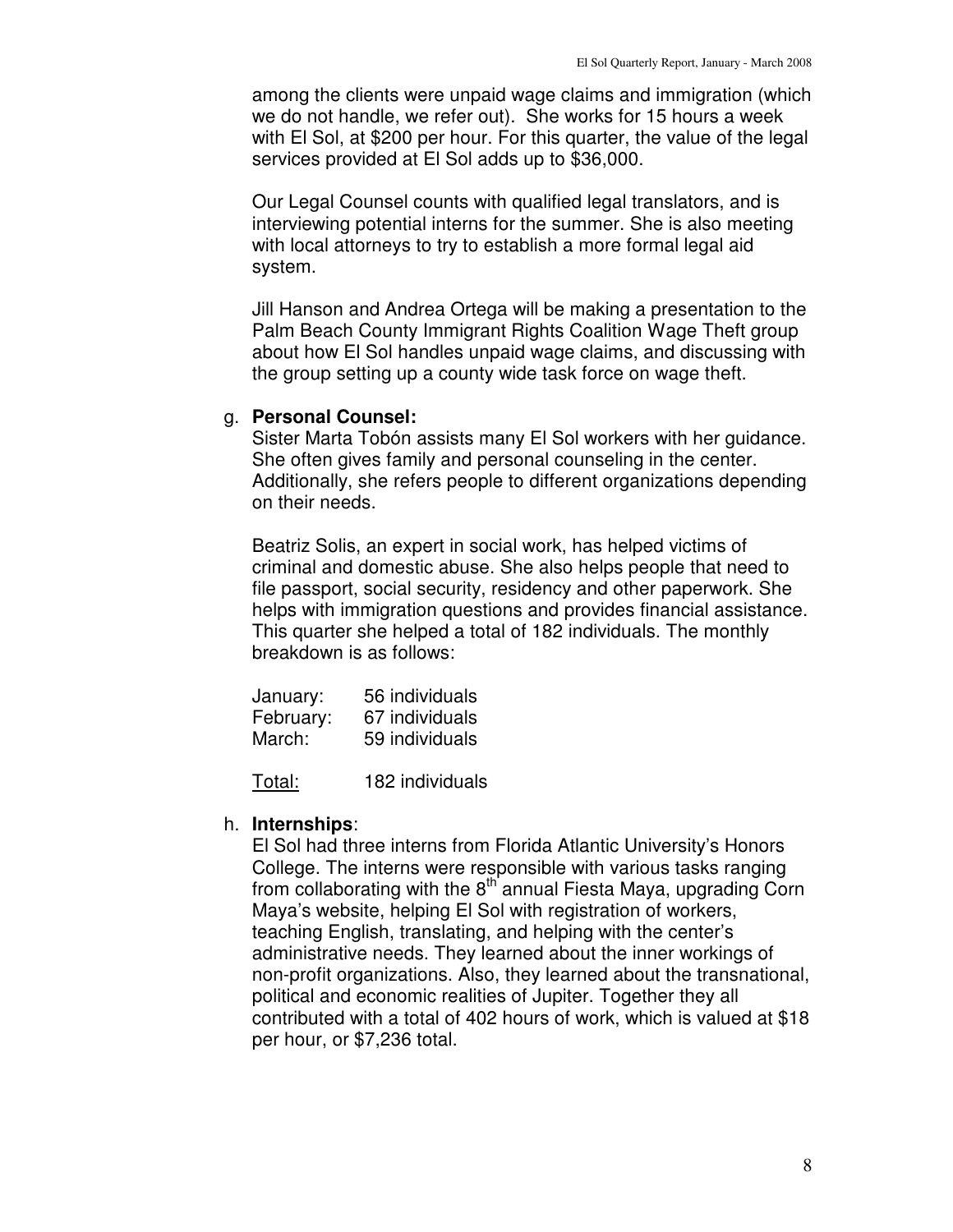# i. **Literacy Classes**:

Starting in March, El Sol began a new literacy class in Spanish. The purpose of this class is to teach illiterate people how to read and write in their native language. This not only improves their quality of life, it also places them in the right path to learn English and other subjects.

The need for this class became apparent during the registration of workers, and thus, two El Sol workers who used to be teachers in Guatemala agreed to teach the literacy class. At the moment it's a pilot program and a total of two students attend the classes. It takes place every Thursday and Saturday night from 7:30 – 9:30 PM.

# j. **Corn Maya:**

- Soccer League: Corn Maya, Inc. is a non-profit organization that runs the cultural, sports and academic events in El Sol. This quarter they continued with their soccer league. There are a total of 10 teams participating, including two teams of El Sol: "Las Estrellas" and "Las Aguilas."

- Academic and Development Conferences: Corn Maya organized an international conference called "The Impact of International Migration of the Sending and Destination Communities." Presented by INCEDES of Guatemala and scholars from Spain, Guatemala, Mexico, University of Florida (UF) and Florida Atlantic University (FAU) in the El Sol building.

Corn Maya also co-sponsored with FAU, The American Jewish Committee, the Guatemalan Honorary Consulate of Palm Beach County, Hispanics in Philanthropy and the Center for International Migration & Integration a workshop on Transnational Economic, Social and Educational Development.

- Fiesta Maya: On February Corn Maya also hosted the  $8<sup>th</sup>$  annual Fiesta Maya in the Abacoa Town Center. This Fiesta is a cultural celebration of the Virgin of Candelaria and is attended by many Jupiter community members.

- Music Lessons: Additionally, this quarter Corn Maya started free music lessons every Saturday afternoon for children. The class is taught by a local High School student and an average of 10 children show up to learn music appreciation, how to play the recorder and more.

# k. **Volunteers**

El Sol counts with a total of 128 volunteers to cover the daytime operation of the center. For this quarter there was a total of 4,260 volunteering hours, which is valued at \$76,680. Here is a breakdown of volunteer hours per month;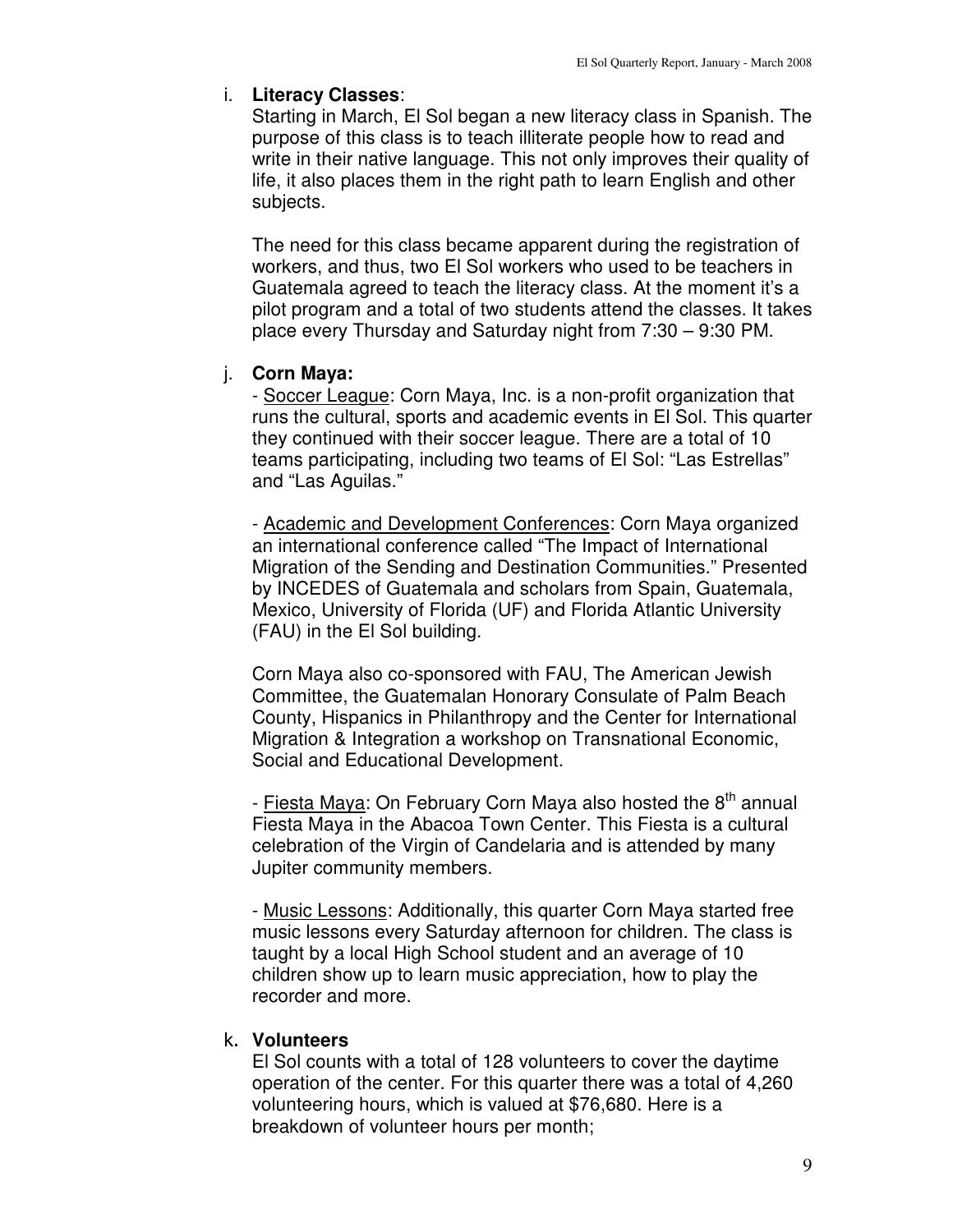| January:<br>February:<br>March: | 1,483 hours; 126 volunteers $$18$ per hour = \$26,694<br>1,472 hours; 128 volunteers<br>1,305 hours; 115 volunteers | $$18$ per hour = \$26,496<br>$$18$ per hour = \$23,490 |
|---------------------------------|---------------------------------------------------------------------------------------------------------------------|--------------------------------------------------------|
| Total:                          | 4,260 hours; 128 volunteers $$18$ per hour = \$76,680                                                               |                                                        |

#### **l. Occupational Training**:

This quarter El Sol held two occupational training courses for workers interested in developing or learning new skills, here are the topics covered and the number of participants:

| Carpet Cleaning: | 18 participants |
|------------------|-----------------|
| Housekeeping:    | 16 participants |

### m. **Table Workshops:**

The center re-organized its main hall to include tables so that workers could better use the time spent inside the center. We developed a program called "Table Workshops" in which volunteers gave a workshop in a variety of topics:

- Landscaping Basic Vocabulary: 10 participants on average
- Conversational English: 14 participants on average
- 
- Traffic Safety Vocabulary: 7 participants on average
	-
- 
- Art Workshop: 15 participants on average

We are also developing the following workshops:

- Town of Jupiter Workshop: On going table run by the City and El Sol related to matters of public interest for Jupiter's residents.
- Drywall Basic Vocabulary
- Housekeeping Basic Vocabulary
- Immigration Issues
- Health Table
- Cleaning Basic Vocabulary

# n. **Computer Lab**

El Sol's computer lab is one of the most popular features among the workers. Below is the monthly breakdown of participation:

| January:  | 536 participants |
|-----------|------------------|
| February: | 691 participants |
| March:    | 540 participants |

# 6. **Monthly Events:**

#### **a. January:**

- Monthly Friends of El Sol meeting.
- Parenting workshops offered by Children's Services
- Aids/ HIV Awareness and Prevention Presentation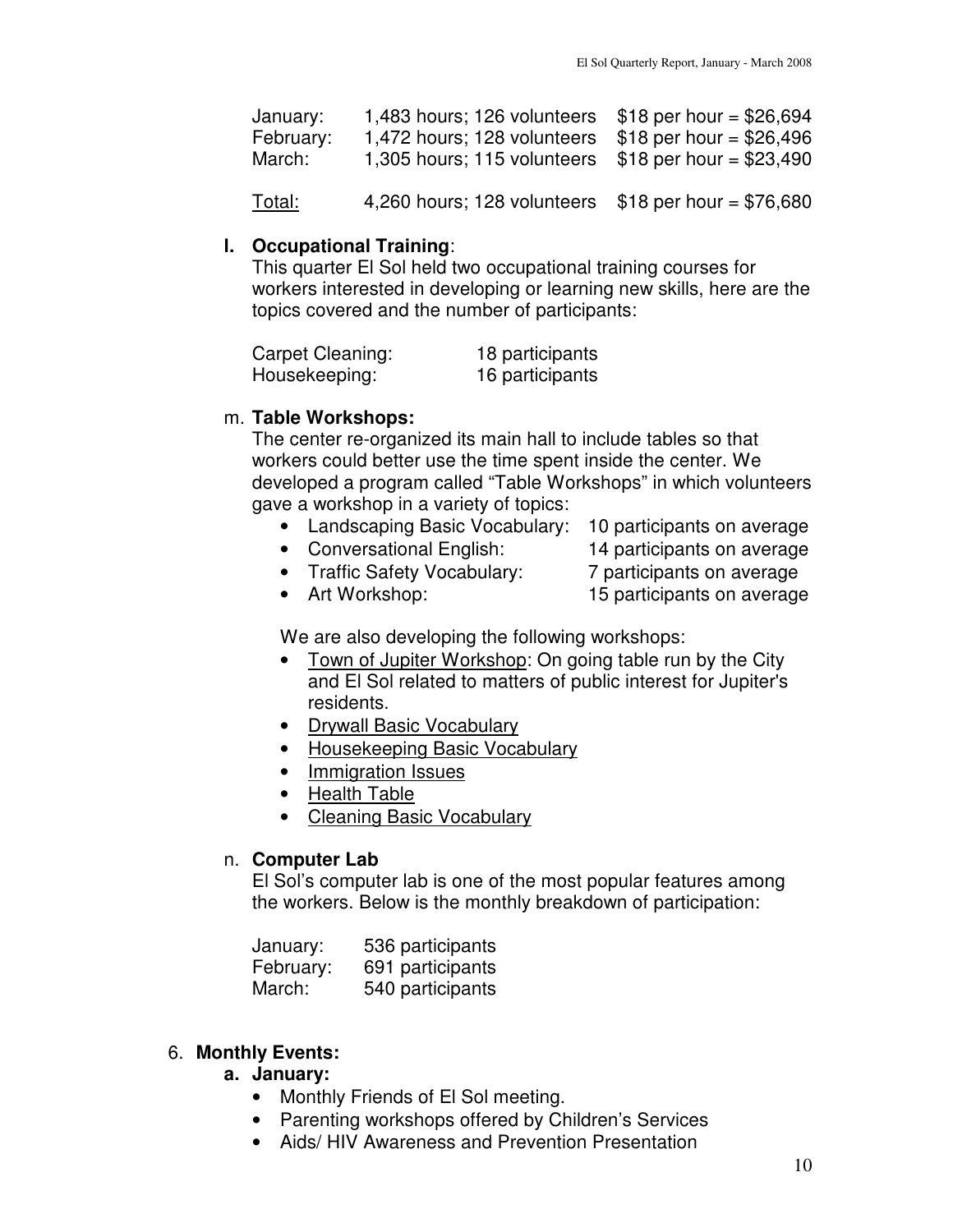- Hispanic Council Meeting
- ESL Evening and Daily classes
- Administrative transition
- School District's Migrant Education Program information session
- Presentation about El Sol at St. Jude's Catholic Church

#### **b. February:**

- Monthly Friends of El Sol meeting.
- Parenting workshops offered by Children's Services
- Housecleaning Skills Training
- Hispanic Council Meeting
- Presentation by International Migration Attorney
- Fiesta Maya
- Academic Presentation and Forum on International Migration by academics from Guatemala, Spain, and Florida. Hosted by Corn Maya
- Quarterly Board of Directors Meeting
- Spaghetti Dinner to honor local interfaith clergy members
- School District's Migrant Education Program information session

#### **c. March:**

- Monthly Friends of El Sol meeting.
- Parenting workshops offered by Children's Services
- Red Link, New Bus Route Presentation
- Landscaping Vocabulary Workshop
- Literacy Classes
- Hispanic Council Meeting
- Aids/HIV Awareness and Prevention Presentation
- HIV/Aids testing bus free testing
- Melanoma Foundation Informational Table on skin cancer
- El Sol Rules were approved by workers' assembly
- School District's Migrant Education Program information session
- ESL night program graduation

# 7. **Quarterly Progress Highlights:**

- As of January 1st El Sol became the sole lessee and operator of the center.
- The Center received 10 new computers from the Palm Beach School District to open up a mini-computer lab and also replace computers that are out of service.
- We developed the "Table Workshops" and "Occupational Training" programs.